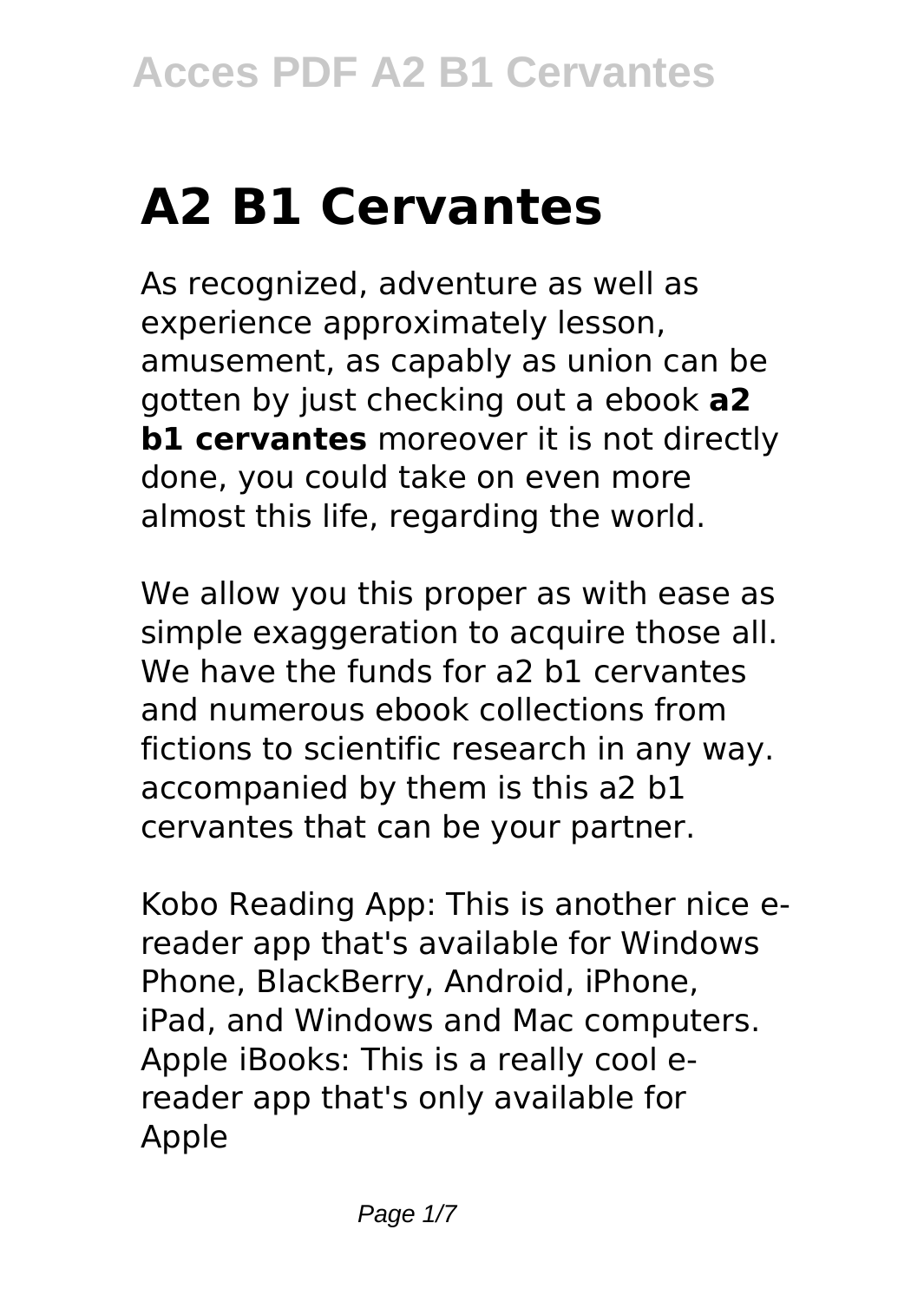#### **A2 B1 Cervantes**

DELE A2/B1 PARA ESCOLARES PRUEBA DE COMPRENSIÓN DE LECTURA ANUNCIOS A TEATRO. La Asociación Amigos del Teatro informa a todos los interesados que ha programado un viaje el sábado 18 y el domingo 19 al pueblo de Almagro para asistir al Festival Internacional de Teatro en la calle. 150€ (transporte, hotel y visitas guiadas).

#### **A2/B1 - Instituto Cervantes**

There are seven levels: A0, A1, A2, B1, B2, C1, C2. ... Check with the official European guide for that language, such as the Francophone Union for French, the Cervantes Institute for Spanish, or the Goethe-Institut for German. It is uncommon to use CEFR levels to describe your level in non-European languages. 6. Are native speakers C1 or C2?

## **What does CEFR Levels A0 A1 A2 B1 B2 C1 & C2 mean?**

Los diplomas de español DELE son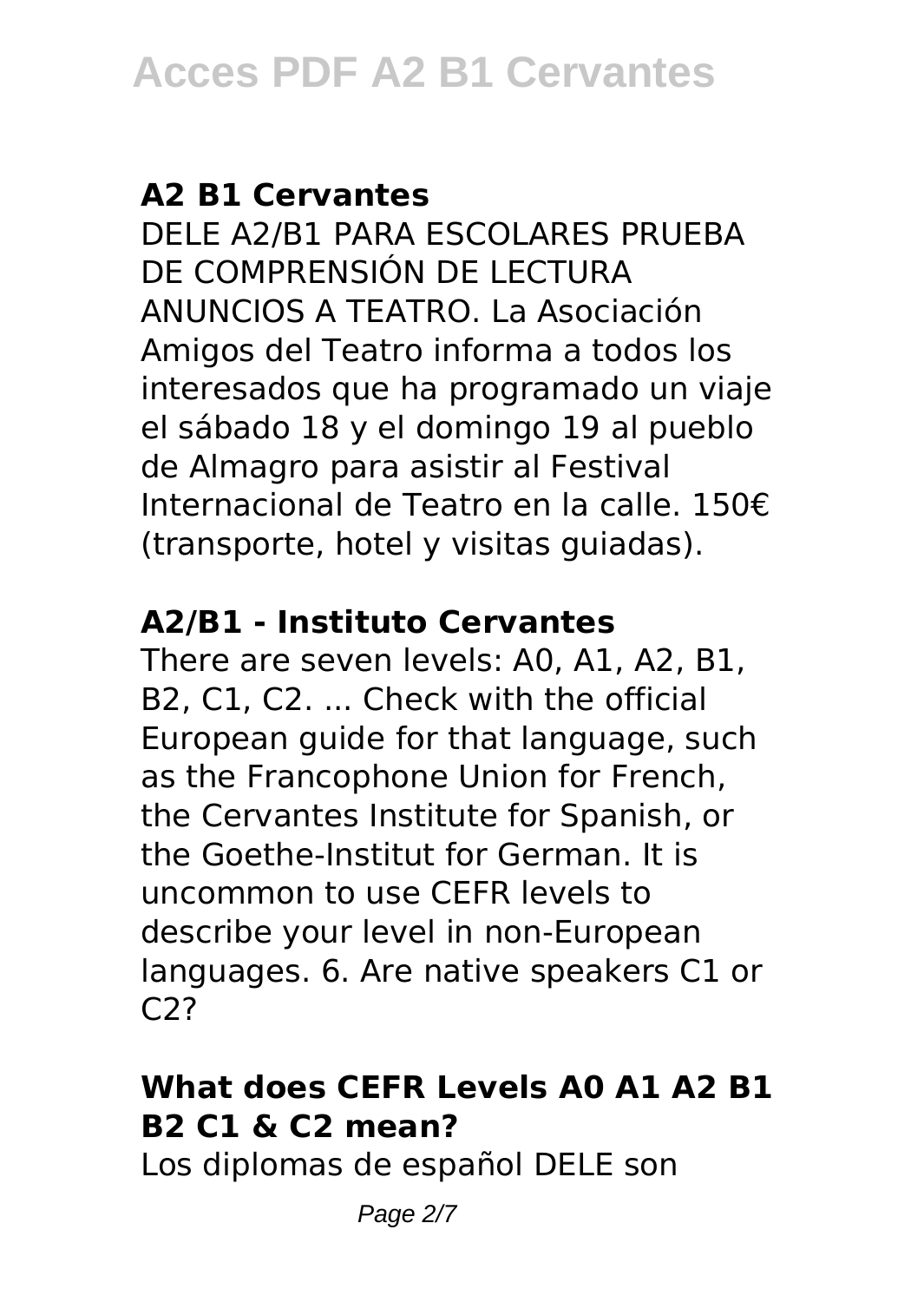títulos oficiales acreditativos del grado de competencia y dominio del idioma español, que otorga el Instituto Cervantes en nombre del Ministerio de Educación y Formación Profesional de España.. El Instituto Cervantes tiene encomendada la dirección académica, administrativa y económica de los diplomas DELE, de acuerdo con lo establecido en los Reales ...

## **Qué son los DELE | Exámenes - Instituto Cervantes**

DÍA 11, niveles: A1, A2, B1, B2, C1 y C2 Inscripciones hasta el 7 de marzo. CONVOCATORIA EXAMEN DELE DE MAYO. DÍA 23, niveles escolares: A1 (nuevo), B1 DÍA 24, niveles: A1, A2, B1, B2, C1 Inscripciones hasta el 11 de abril. CONVOCATORIA EXAMEN DELE DE JULIO. DÍA 18, niveles: B1, B2, C1 Inscripciones hasta el 13 de junio. CONVOCATORIA EXAMEN ...

#### **MODELO EXAMEN DELE - A1 - A2 - B1 - B2 - C1 - C2**

Page 3/7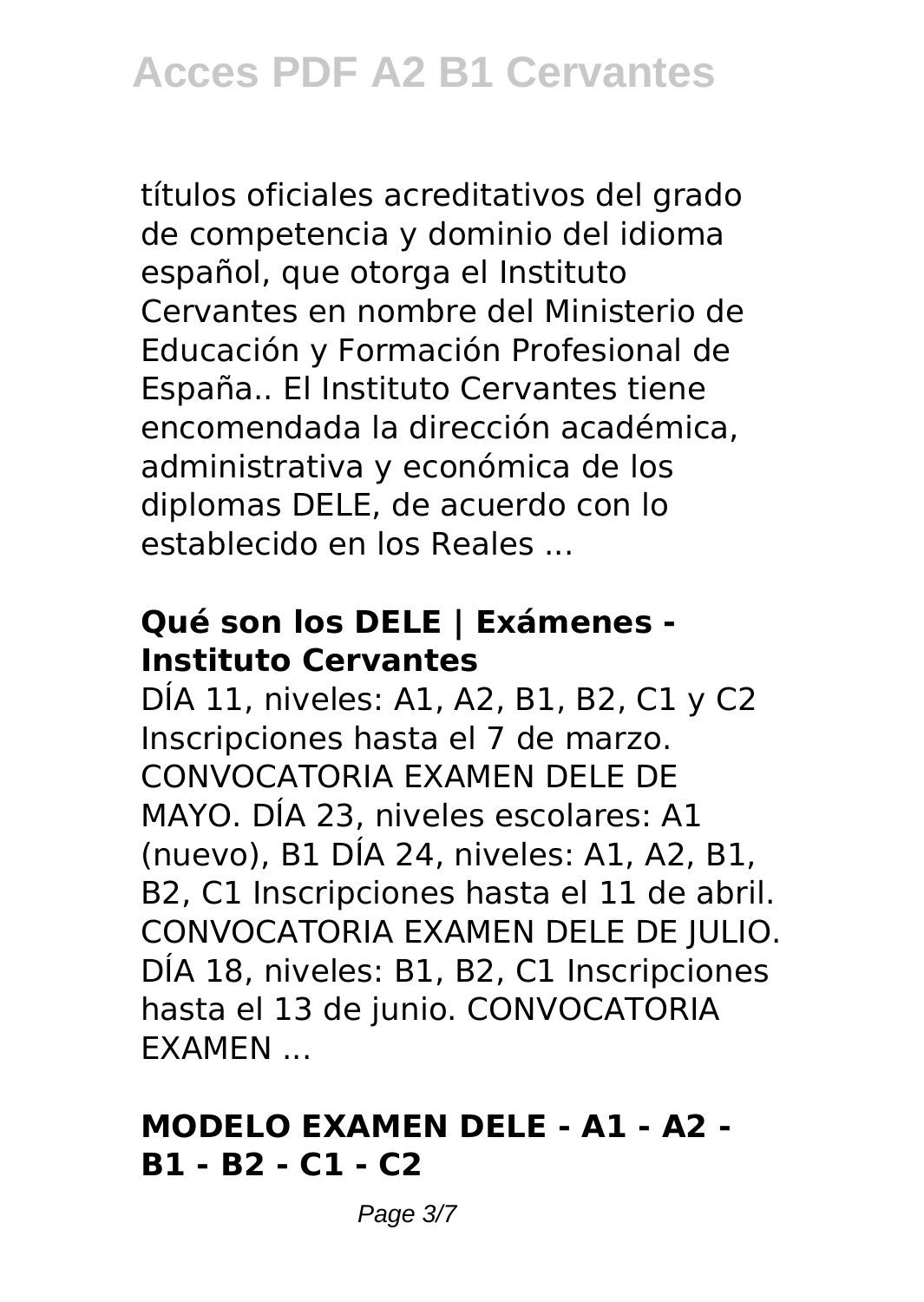For all the levels, Instituto Cervantes has the DELE diplomas and previous period sample examinations at the applicants disposal. They are available in PDF and audio formats. Sample examination papers per level. A1 Exam; A1 Exam for young learners; A2 Exam; A2/B1 Exam for young learners; B1 Exam; B2 Exam; C1 Exam; C2 Exam

## **DELE Sample examination papers and audio ... - Instituto Cervantes**

The six levels within the CEFR are A1, A2, B1, B2, C1 and C2. With these levels, you can easily work out your ability in around 40 different languages. ... Instituto de Cervantes for Spanish. CELI for Italian. European Consortium for the Certificate of Attainment in Modern Languages for Bulgarian, Croatian, Czech, English, French, German ...

## **CEFR Levels: What They Are, Why They Matter, and How to Test Yourself**

Beginning June of 2008, the curriculum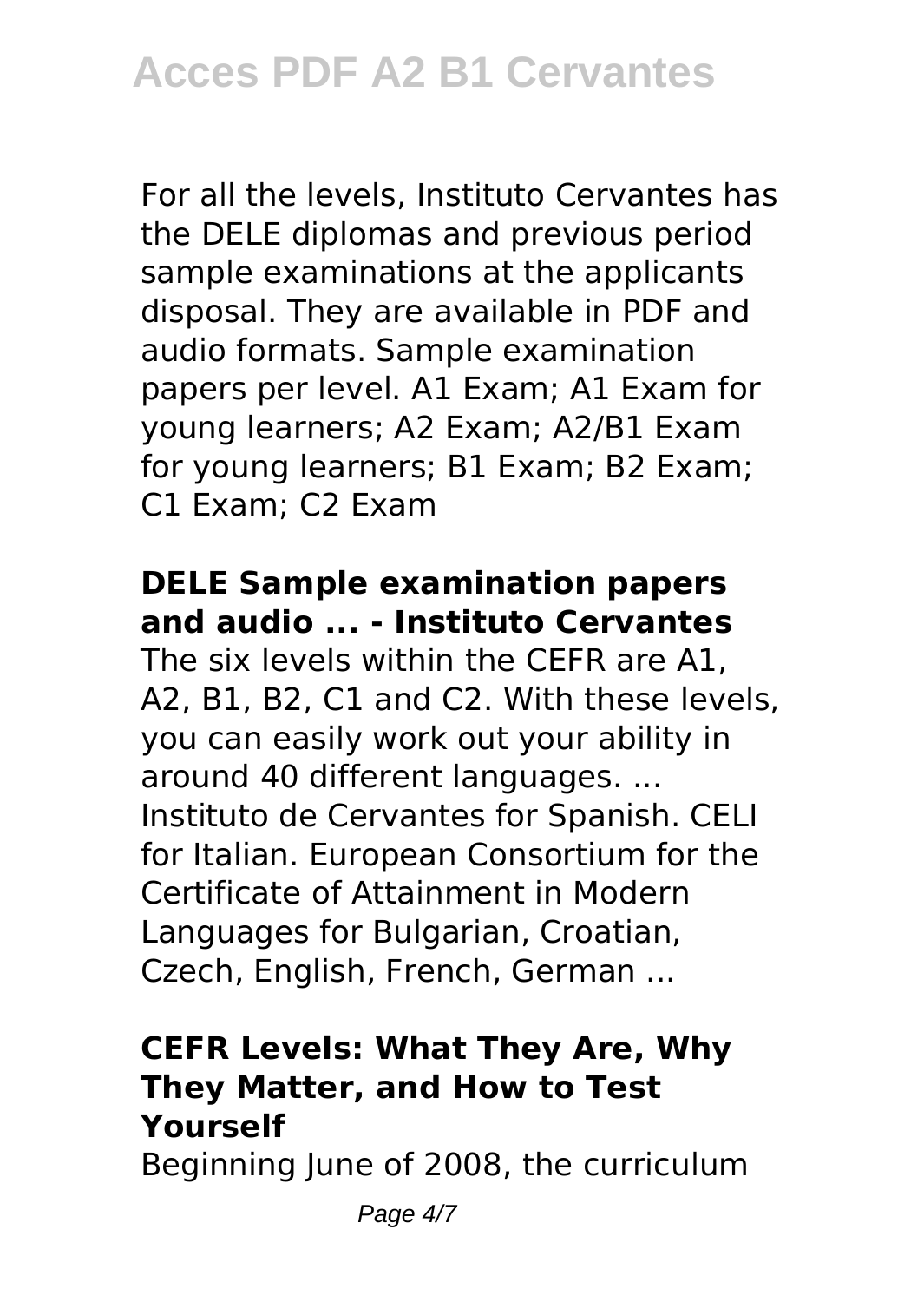of the Instituto Cervantes de Manila adapts to the levels of reference for Spanish dictated in the curriculum plan of the Instituto Cervantes headquarters. The levels of reference for Spanish are the following: A, B and C are subdivided into sublevels: A1, A2, B1, B2, C1, C2.

#### **Spanish Courses. Instituto Cervantes of Manila**

The Cervantes Spanish language test has 53 questions divided into 5 levels, from beginners (A1) to advanced (C1). Select the right answer in every sentence and click on the button at the bottom of the page, then you will see your score and an explanation of every wrong answer is given in Spanish.

## **Test your Spanish level online - Cervantes**

DELE A2/B1 PARA ESCOLARES PRUEBA DE COMPRENSIÓN DE LECTURA 5 Tarea 1 Instrucciones Vas a leer seis textos en los que unos jóvenes dicen lo que buscan y diez anuncios de una revista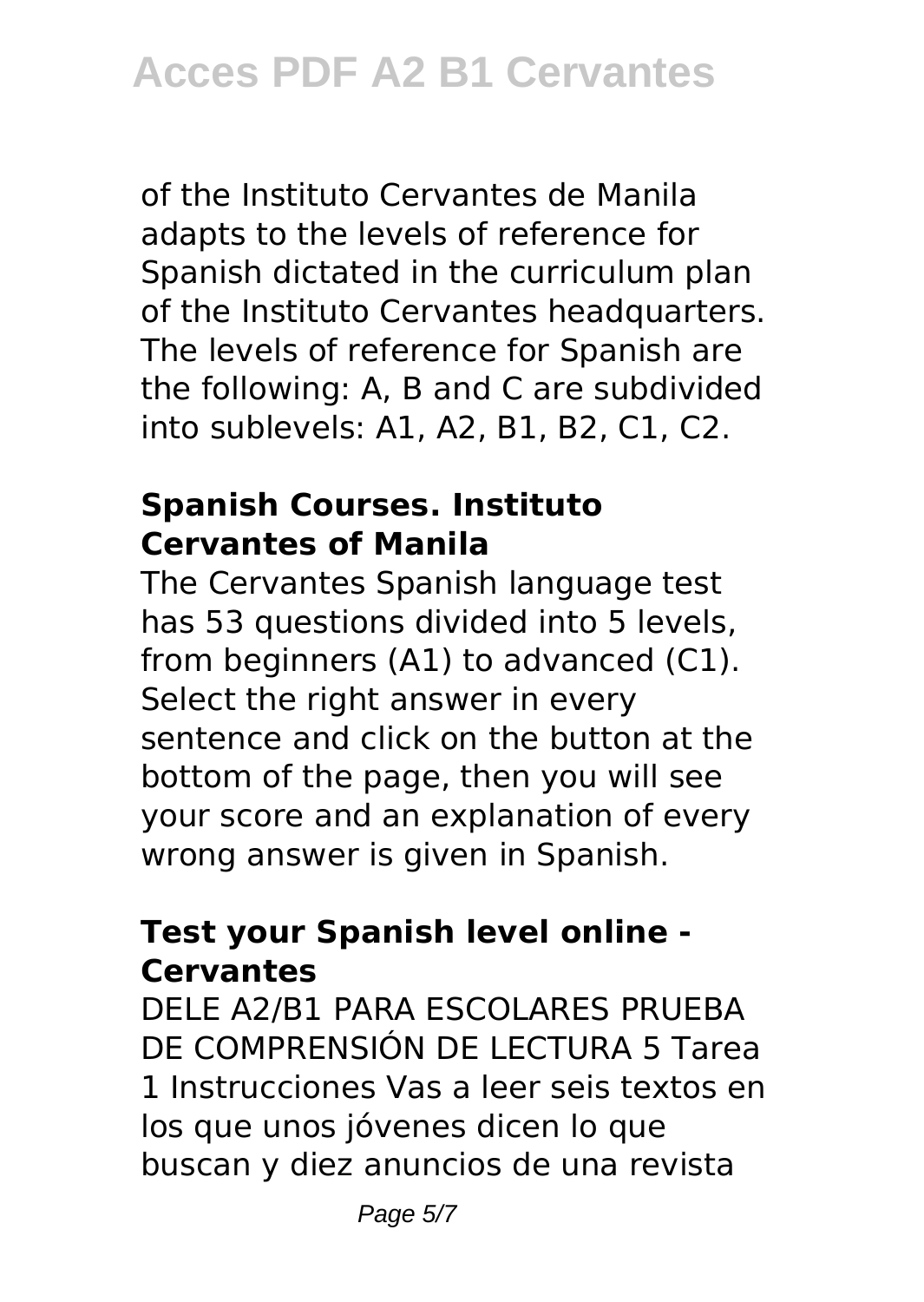de su ciudad. Relaciona a los jóvenes (1-6) con los anuncios (A-J). HAY TRES TEXTOS QUE NO DEBES RELACIONAR.

## **DELE A2/B1 PARA ESCOLARES MODELO DE EXAMEN - Instituto Cervantes**

dele a $2/b1$   $\Box$  $\Box$ : 1000  $\Box$   $\Box$  $\Box$  $\Box$  $\Box$  $\Box$  $\Box$  $\Box$  $\Box$ 。笔试日期固定不可更改。基于考生数量的考量,塞万提斯学院保留延长考生 <u>nanananananan, mandanan</u>, cenpek@cervantes.es [

**时间和费用. 北京塞万提斯学院 - Instituto Cervantes** Finalizamos nuestra colección de modelos de prueba oral para los distintos niveles de exámenes DELE del Instituto Cervantes con el modelo para el oral de DELE ESCOLAR A2-B1.. PRUEBA DE EXPRESIÓN E INTERACCIÓN ORALES – EXAMEN DELE ESCOLAR A2-B1. INSTRUCCIONES GENERALES La prueba de Expresión e interacción orales tiene cuatro tareas:. TAREA 1: Descripción de una fotografía.

## **MODELO PRUEBA ORAL EXAMEN**

Page 6/7